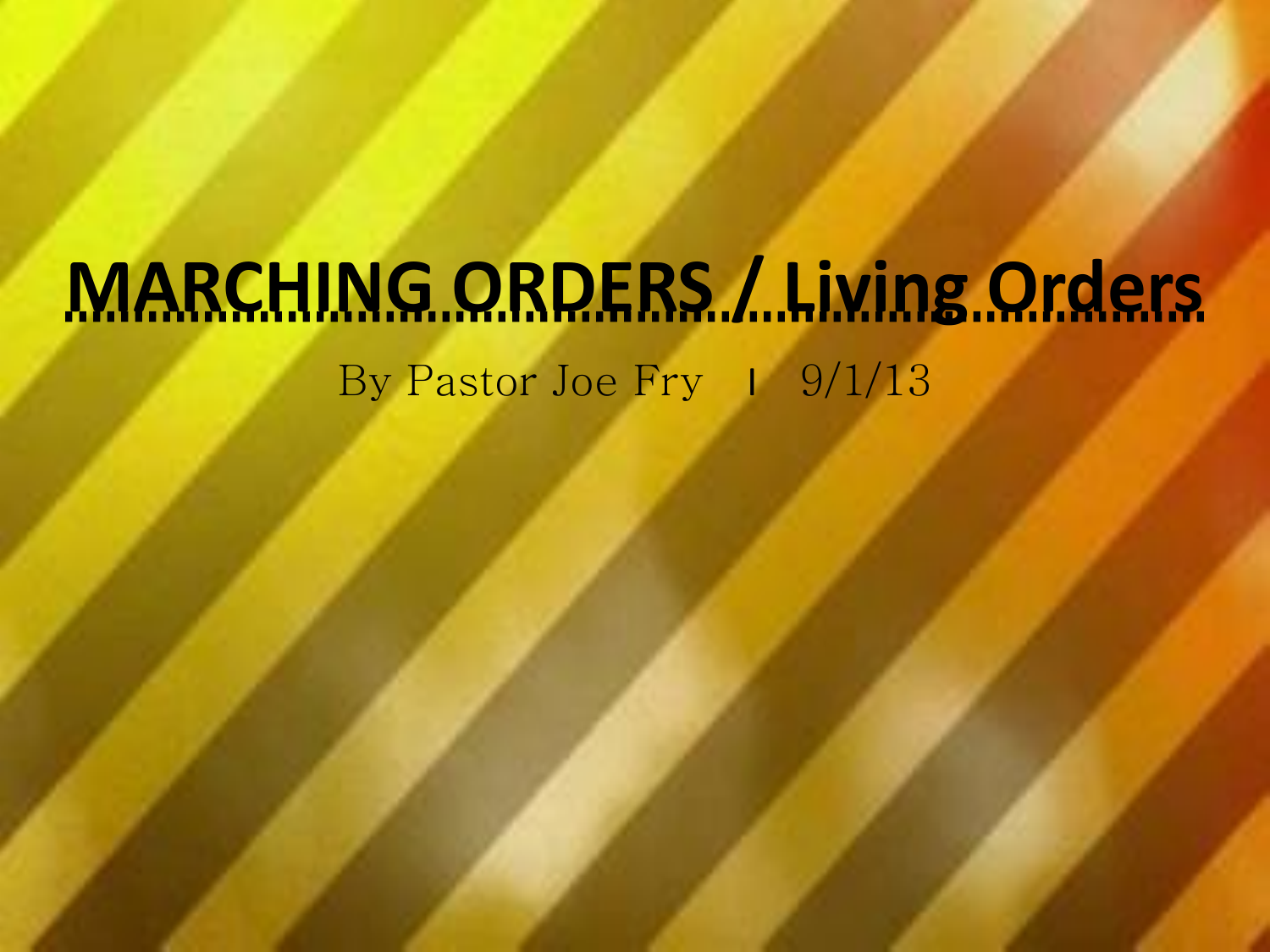## **Review:**

All authority Anointed Activity Awesome Ability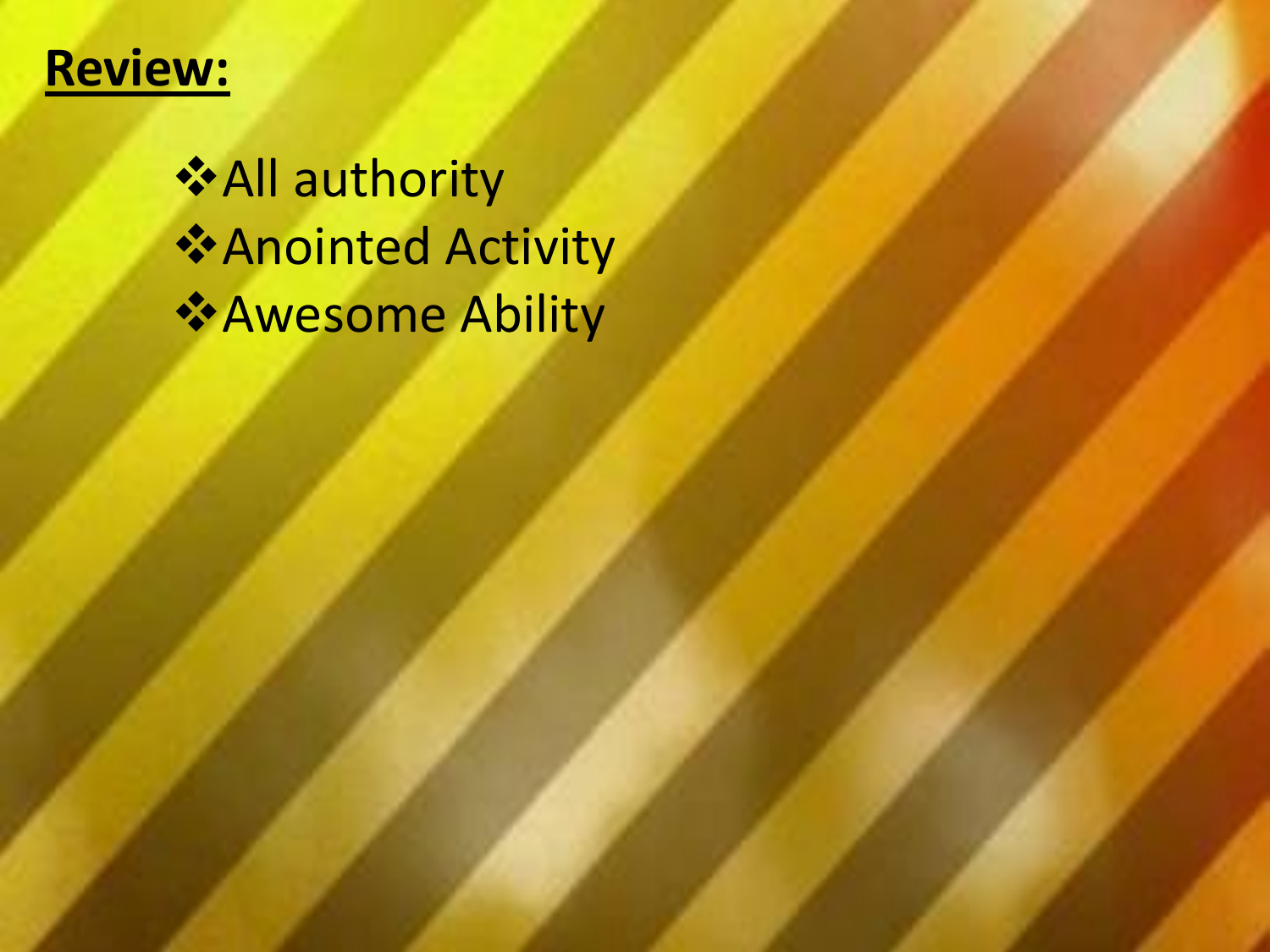# **I. Faithful**

**<sup>8</sup>** Therefore at that time certain Chalde′ans came forward and maliciously accused the Jews.

**<sup>9</sup>** They said to King Nebuchadnez′zar, "O king, live for ever!

**<sup>10</sup>** You, O king, have made a decree, that every man who hears the sound of the horn, pipe, lyre, trigon, harp, bagpipe, and every kind of music, shall fall down and worship the golden image;

**<sup>11</sup>** and whoever does not fall down and worship shall be cast into a burning fiery furnace.

**<sup>12</sup>** There are certain Jews whom you have appointed over the affairs of the province of Babylon: Shadrach, Meshach, and Abed′nego. These men, O king, pay no heed to you; they do not serve your gods or worship the golden image which you have set up."

#### **Daniel 3:8-18**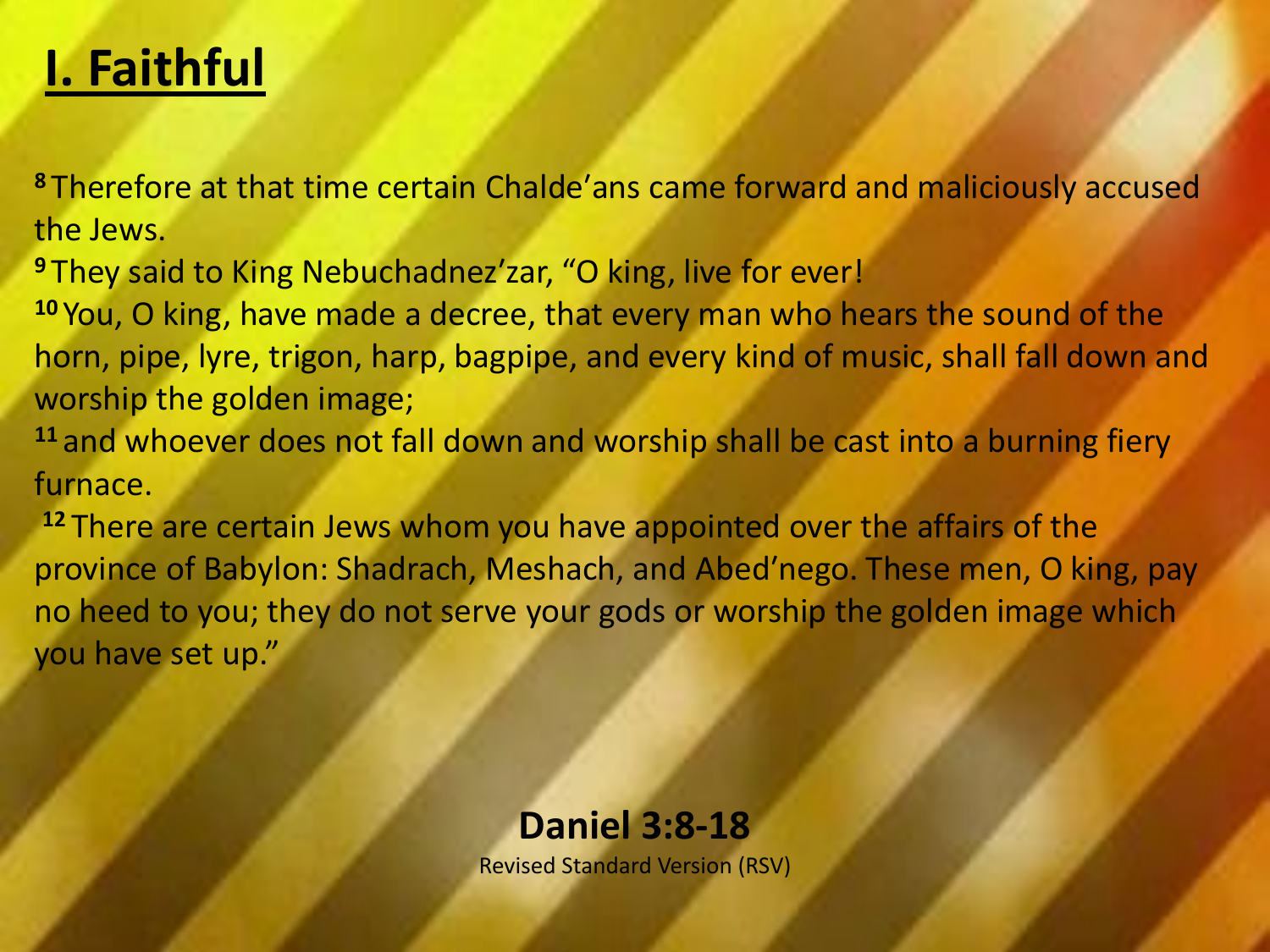# **I. Faithful continued…**

**<sup>13</sup>** Then Nebuchadnez′zar in furious rage commanded that Shadrach, Meshach, and Abed′nego be brought. Then they brought these men before the king. **<sup>14</sup>**Nebuchadnez′zar said to them, "Is it true, O Shadrach, Meshach, and Abed′nego, that you do not serve my gods or worship the golden image which I have set up? **<sup>15</sup>**Now if you are ready when you hear the sound of the horn, pipe, lyre, trigon, harp, bagpipe, and every kind of music, to fall down and worship the image which I have made, well and good; but if you do not worship, you shall immediately be cast into a burning fiery furnace; and who is the god that will deliver you out of my hands?"

**<sup>16</sup>** Shadrach, Meshach, and Abed′nego answered the king, "O Nebuchadnez′zar, we have no need to answer you in this matter.

<sup>17</sup> If it be so, our God whom we serve is able to deliver us from the burning fiery furnace; and he will deliver us out of your hand, O king.

**<sup>18</sup>** But if not, be it known to you, O king, that we will not serve your gods or worship the golden image which you have set up."

#### **Daniel 3:8-18**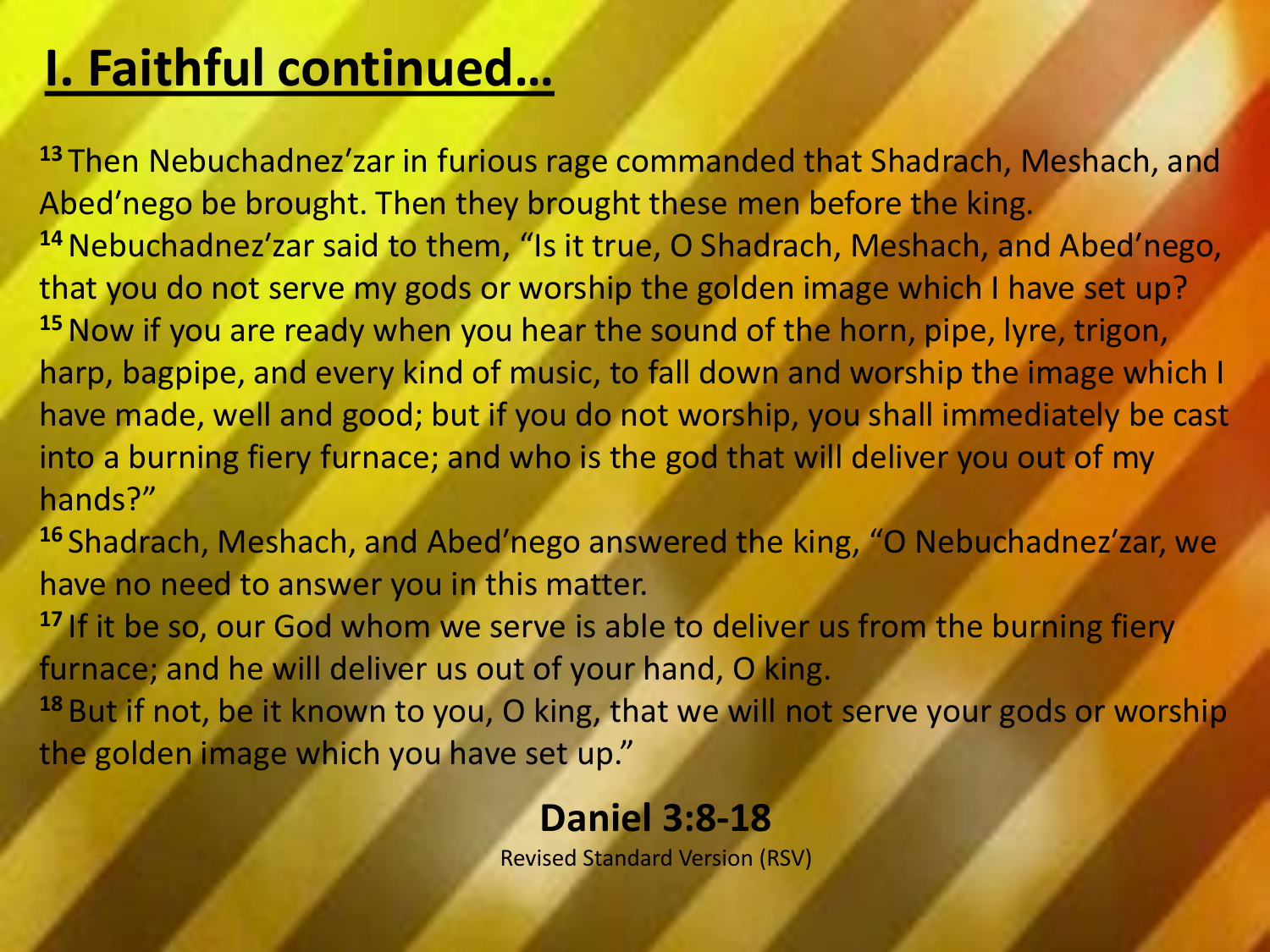## **2. Available**

**6** In the year that King Uzzi′ah died I saw the Lord sitting upon a throne, high and lifted up; and his train filled the temple. **<sup>2</sup>** Above him stood the seraphim; each had six wings: with two he covered his face, and with two he covered his feet, and with two he flew. **<sup>3</sup>** And one called to another and said:

"Holy, holy, holy is the LORD of hosts;

the whole earth is full of his glory."

**<sup>4</sup>** And the foundations of the thresholds shook at the voice of him who called, and the house was filled with smoke.**<sup>5</sup>** And I said: "Woe is me! For I am lost; for I am a man of unclean lips, and I dwell in the midst of a people of unclean lips; for my eyes have seen the King, the LORD of hosts!"

**<sup>6</sup>** Then flew one of the seraphim to me, having in his hand a burning coal which he had taken with tongs from the altar.**<sup>7</sup>** And he touched my mouth, and said: "Behold, this has touched your lips; your guilt is taken away, and your sin forgiven." **<sup>8</sup>** And I heard the voice of the Lord saying, "Whom shall I send, and who will go for us?" Then I said, "Here am I! Send me."

#### **Isaiah 6:1-8**